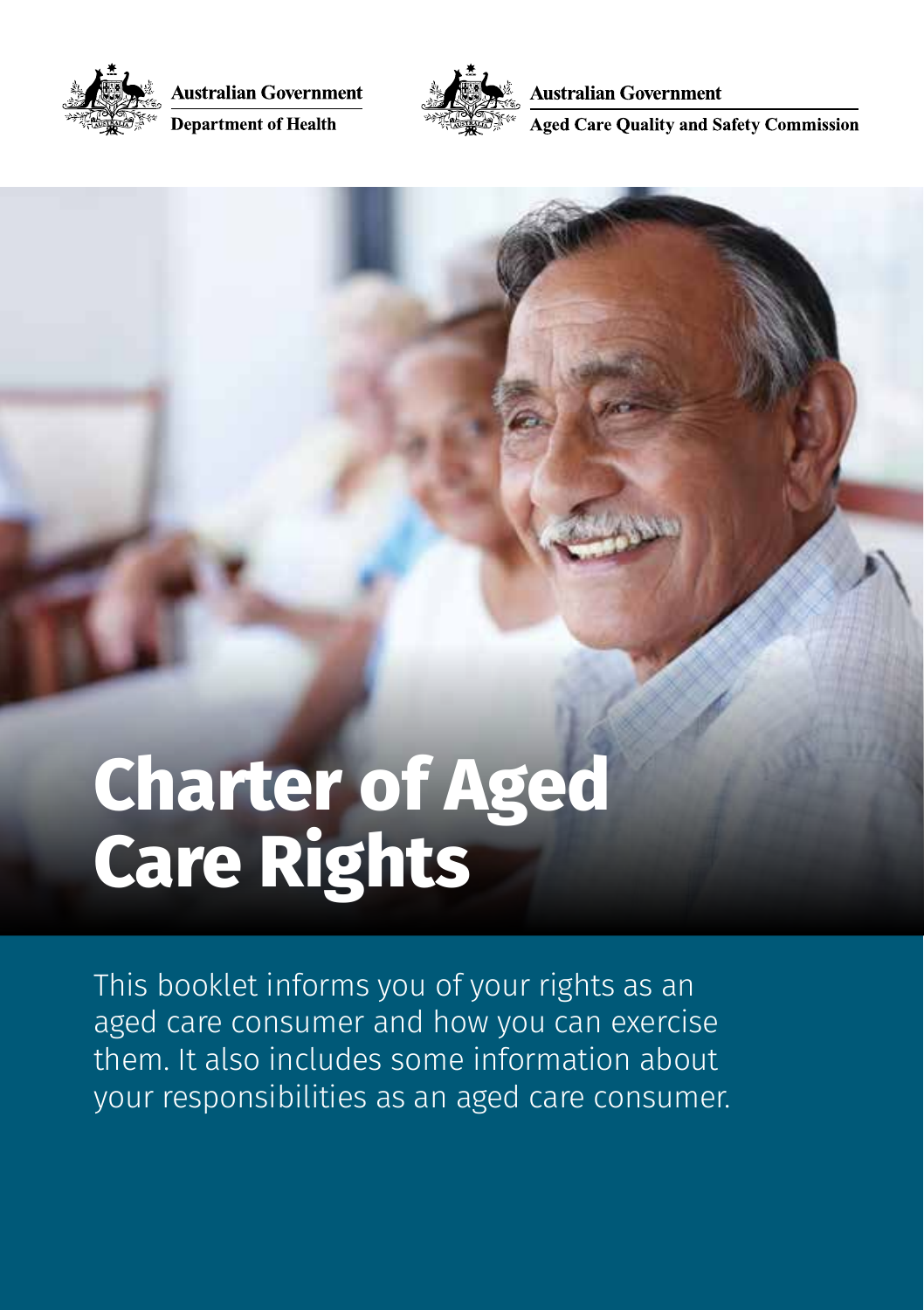## **The Charter of Aged Care Rights describes your rights as a consumer of Australian Government funded aged care services**

**From 1 July 2019, a new Charter of Aged Care Rights will provide the same rights to all consumers, regardless of the type of Australian Government funded aged care and services they receive.**

**The Charter of Aged Care Rights is made under the** *Aged Care Act 1997***.**

### **Charter of Aged Care Rights**

#### **I have the right to:**

- **1.** safe and high quality care and services;
- **2.** be treated with dignity and respect;
- **3.** have my identity, culture and diversity valued and supported;
- **4.** live without abuse and neglect;
- **5.** be informed about my care and services in a way I understand:
- **6.** access all information about myself, including information about my rights, care and services;
- **7.** have control over and make choices about my care, and personal and social life, including where the choices involve personal risk;
- **8.** have control over, and make decisions about, the personal aspects of my daily life, financial affairs and possessions;
- **9.** my independence;
- **10.** be listened to and understood;
- **11.** have a person of my choice, including an aged care advocate, support me or speak on my behalf;
- **12.** complain free from reprisal, and to have my complaints dealt with fairly and promptly;
- **13.** personal privacy and to have my personal information protected;
- **14.** exercise my rights without it adversely affecting the way I am treated.

Everybody involved in the delivery of your care must respect your rights.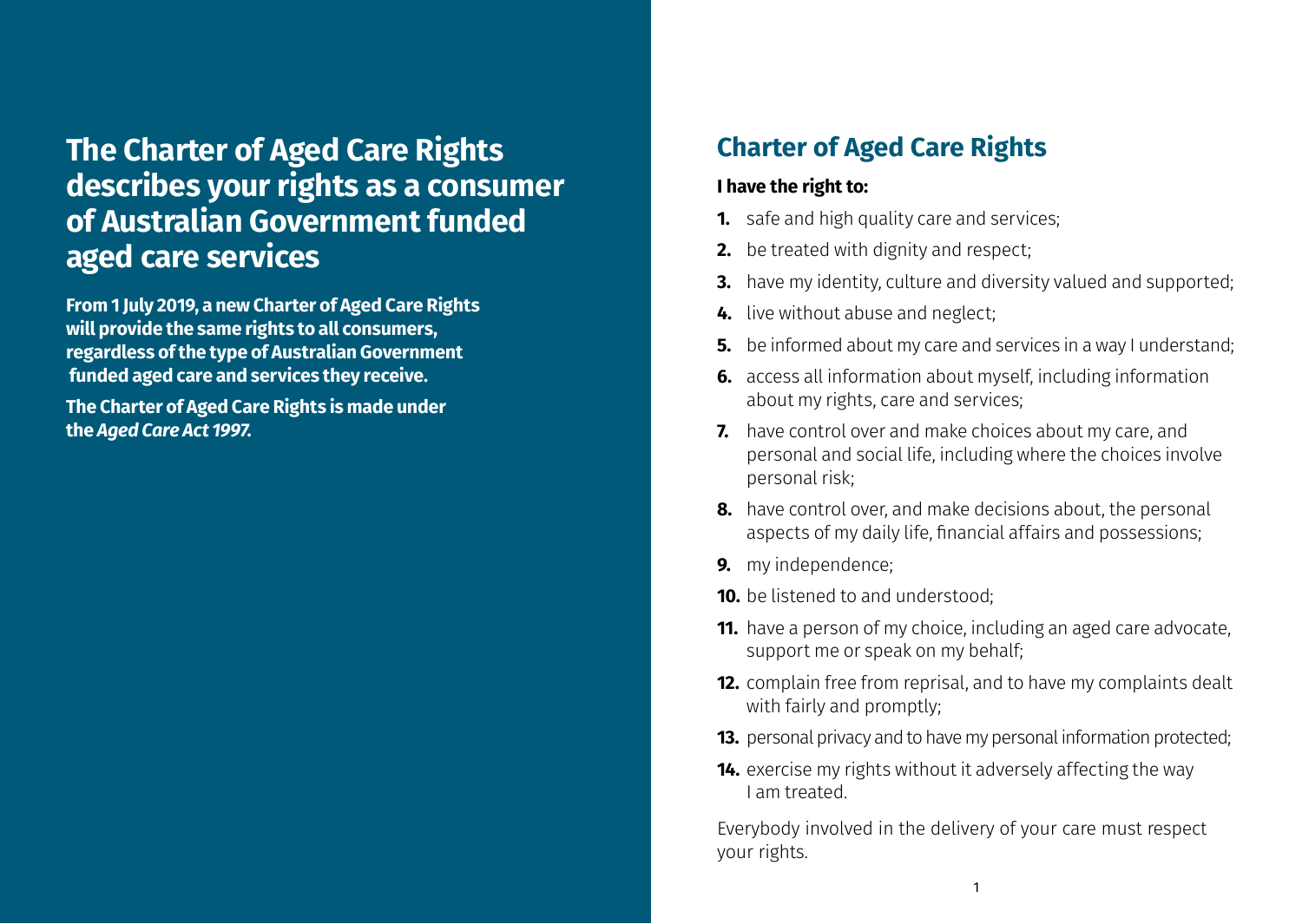### **Your aged care rights co-exist with other rights**

People receiving aged care have the same legal rights as all Australians. When you start receiving aged care, you retain the same rights as everyone else in the community. For example, you have rights to privacy, consumer rights and the right to be free from discrimination under relevant laws.

The rights described in the Charter add to these.

### **Aged care providers must help you to understand your rights**

As an aged care consumer, your provider is legally required to help you to understand your rights under the Charter.

A copy of the Charter must be given to you before or when you start receiving aged care. Your provider is required to sign the Charter and to also give you the option of signing it. This is in addition to your aged care agreement.

By signing the Charter, you acknowledge you have received it, been assisted to understand it and understand your rights. You don't have to sign the Charter: you can begin or continue to receive care and services even if you do not sign it.

Your provider is required to give you either an original or a copy of the Charter that has been signed. Both you and your provider should keep a copy.

It is a good idea to share this information with your family, friends or others involved in your care.

### **These rights apply in residential care, home care and other aged care services provided in the community**

All providers of Australian Government funded aged care must comply with the Charter. This includes providers of residential care, home care, flexible care, and services provided under the Commonwealth Home Support Programme and the National Aboriginal and Torres Strait Islander Flexible Aged Care Program.

### **Aged care services from multiple providers**

If you receive services from more than one provider, each must comply with the Charter and respect your rights. Each provider must sign the Charter, help you to understand it and give you the option of signing it.

#### **Case Study**

**Winni is receiving Commonwealth Home Support Programme services from three different service providers: one for home cleaning, one for twice-yearly gutter cleaning and a third for community transport services. Each provider will sign the Charter, offer it to Winni to sign and give her a copy.**

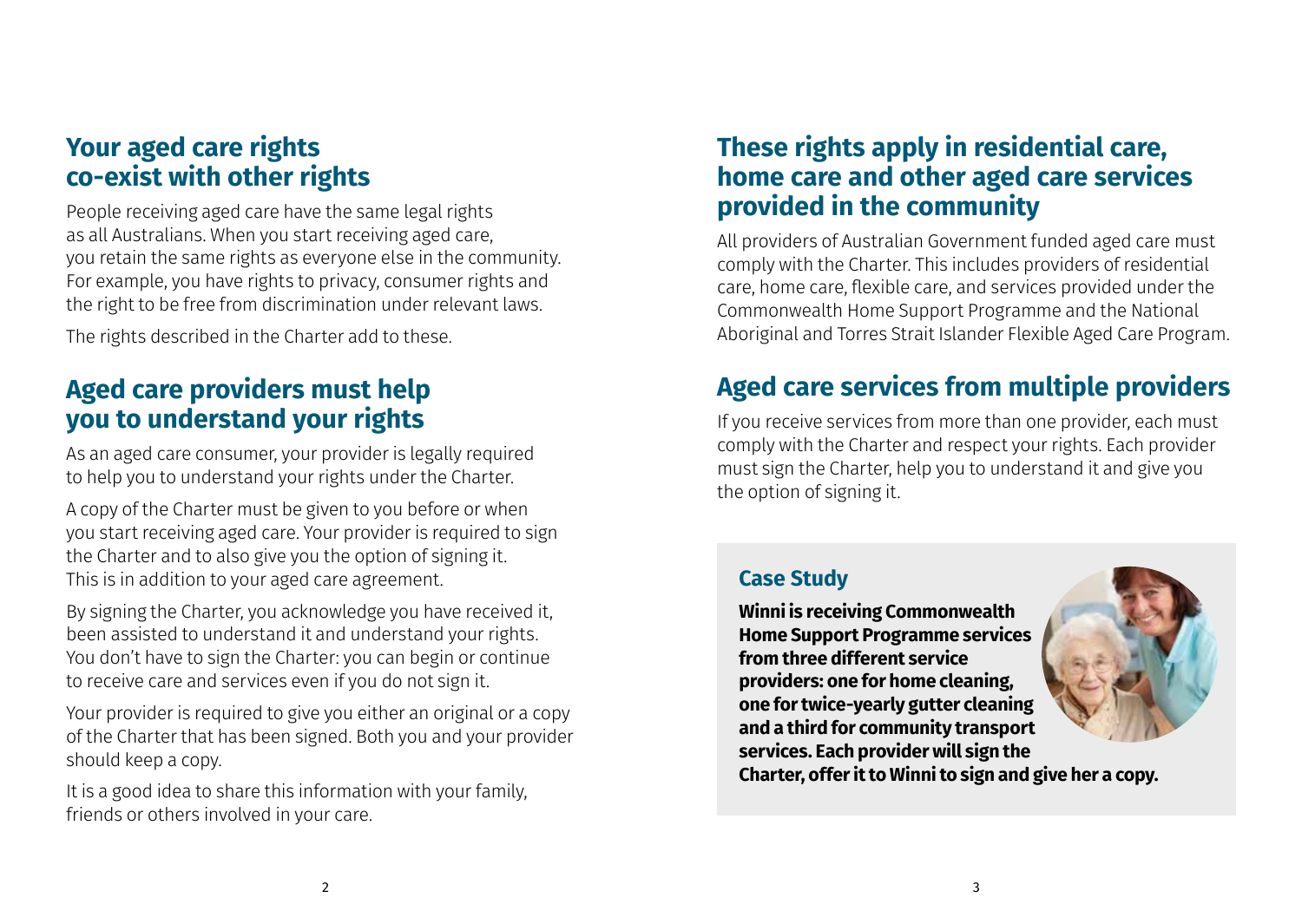### **Your aged care provider may engage contractors or other people to help deliver your care and services**

People from organisations other than your aged care provider may be involved in delivering your aged care services.

Many aged care providers use contractors to deliver aged care services or subcontracted services through other organisations.

Everybody involved in the delivery of your care must respect your rights.

#### **Case Study**

4 5

**Lei is receiving aged care services through the Commonwealth Home Support Programme. These services include help with maintaining the garden and cleaning the house. The aged care provider, Home Care Deluxe, engages another organisation, Kim's Mowing, to look after Lei's garden. All staff from Kim's Mowing must respect Lei's rights.**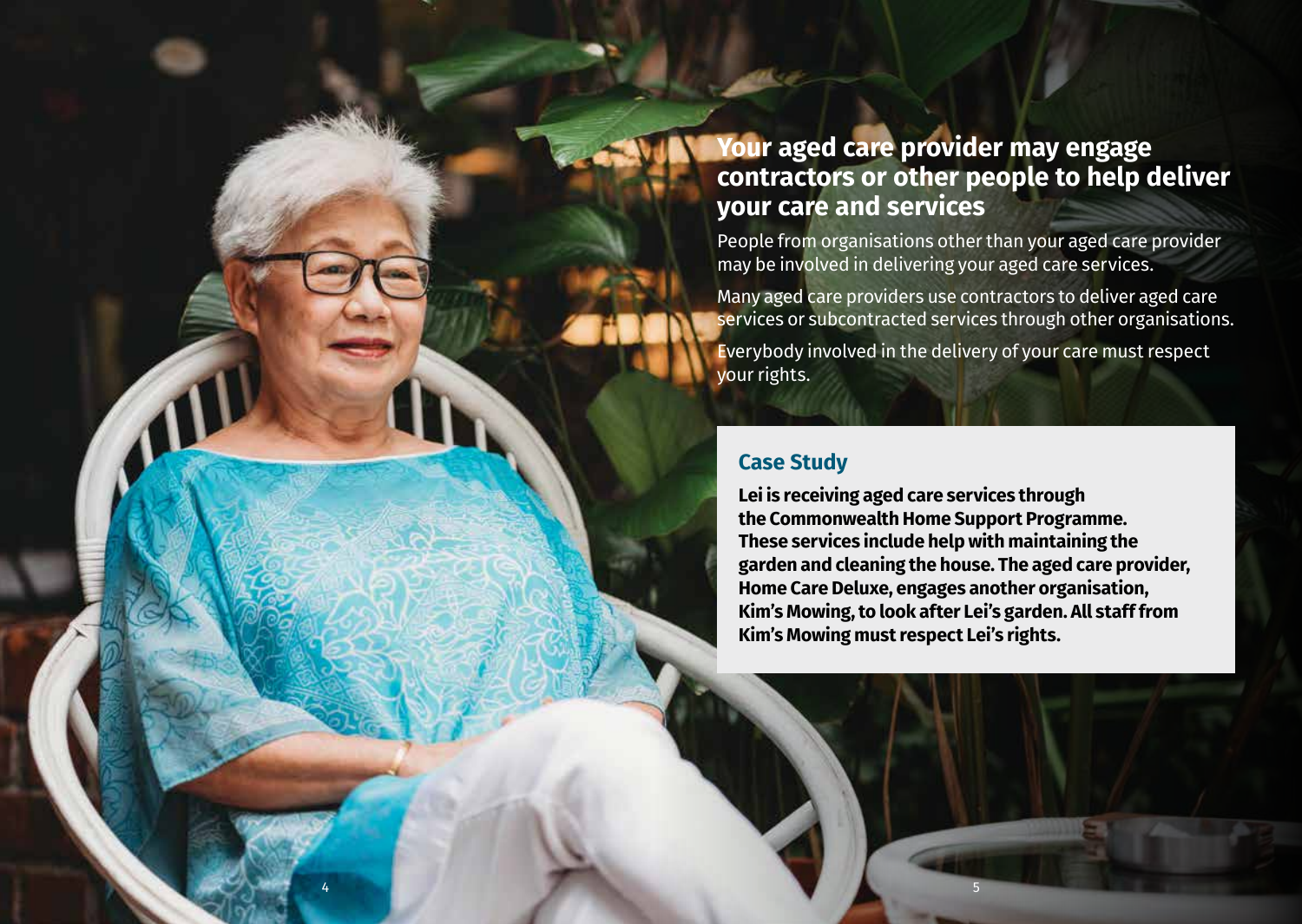### **You should expect to feel safe, always**

You have a right to live without abuse and neglect. You should feel safe, whether you are receiving residential aged care, services in your own home, or other aged care services in the community.

If you are made to feel unsafe or uncomfortable, you should tell someone. This could be your aged care provider, a staff member, a friend, family member, an aged care advocate or anyone you trust.

You should expect the care and services you get to be safe, and you should feel able to share any concerns with your aged care provider.

In relation to the care and services provided, your aged care provider must take all reasonable steps to prevent and respond to all forms of violence, exploitation, discrimination, neglect and abuse.

#### **Case Study**

**Jarra lives in a residential aged care service. Sometimes another resident in the aged care service shows aggressive and unpredictable behaviour that frightens Jarra. Jarra's family was concerned and spoke with the aged care provider, who worked with Jarra, the family and the other resident to find ways to make them feel safe and comfortable.**

7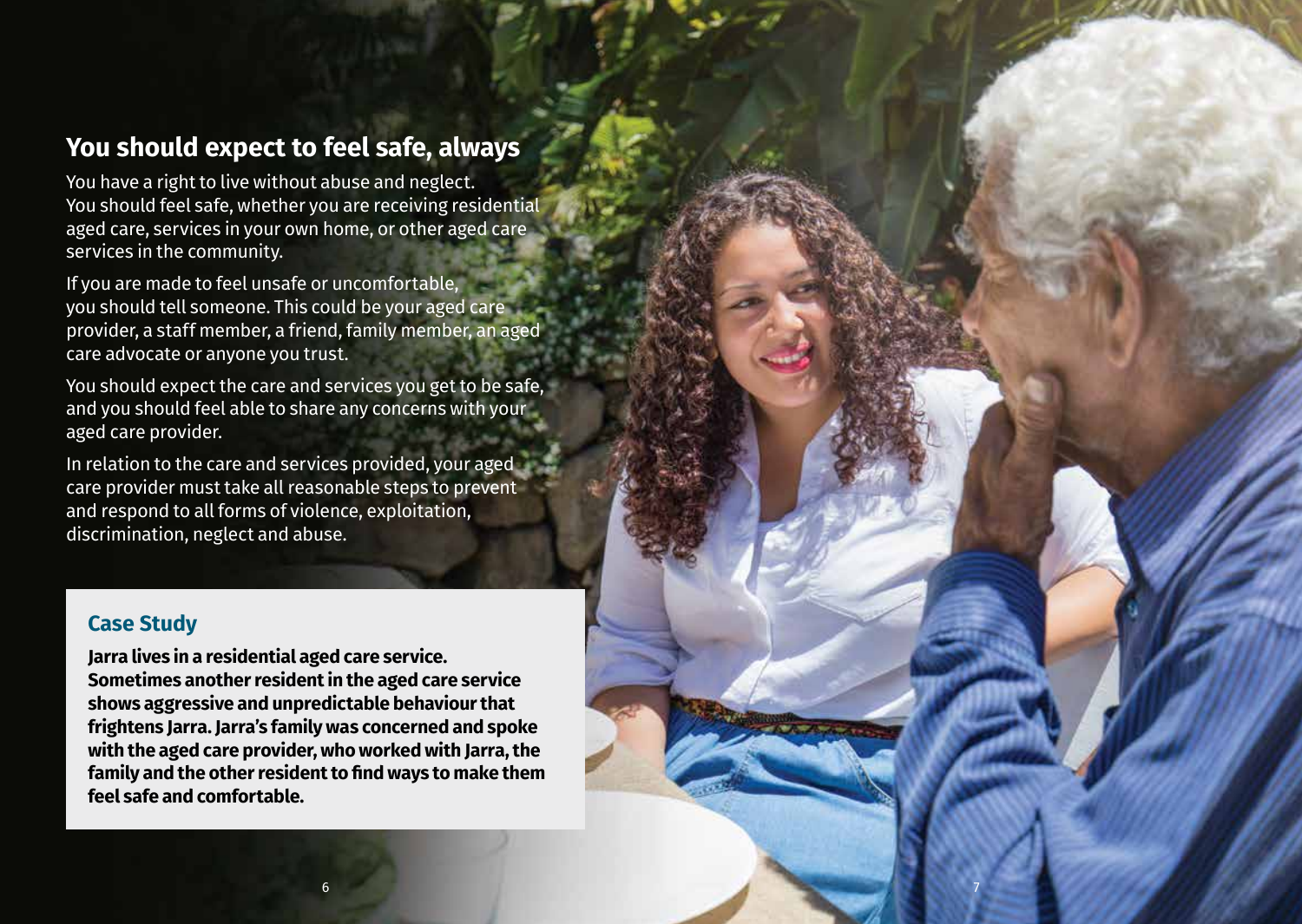### **If you are concerned that your rights are not being met, you can seek support**

If you have concerns about the care you or someone else is receiving, it is important that you talk about it. You should talk to your aged care provider first.

It's okay to complain. Just as positive feedback can reinforce things that work well, your complaints help improve care and services. You have the right to raise concerns easily and without fear of how you will be treated.

All aged care providers must have their own complaints systems and manage complaints fairly.

Your complaints should be taken seriously and handled fairly and in a timely way. It is your aged care provider's responsibility to act promptly on matters related to the quality or safety of your care and services.

But if you feel uncomfortable talking to your aged care provider, or would like help understanding your rights, services are available to help you.

### **You have the right to an aged care advocate**

An advocate can help you explore options and make informed decisions. They can also help you to raise your concerns and work towards resolving them.

- Call the National Aged Care Advocacy Line on 1800 700 600 (free call)
- Visit the Older Persons Advocacy Network website **opan.com.au**

### **Contact the Aged Care Quality and Safety Commission**

The Commission's role is to protect and enhance the health, safety, well-being and quality of life for aged care consumers. It can help you to resolve a complaint about an aged care provider.

- Call the Commission on 1800 951 822
- Email info@agedcarequality.gov.au
- Visit the website agedcarequality.gov.au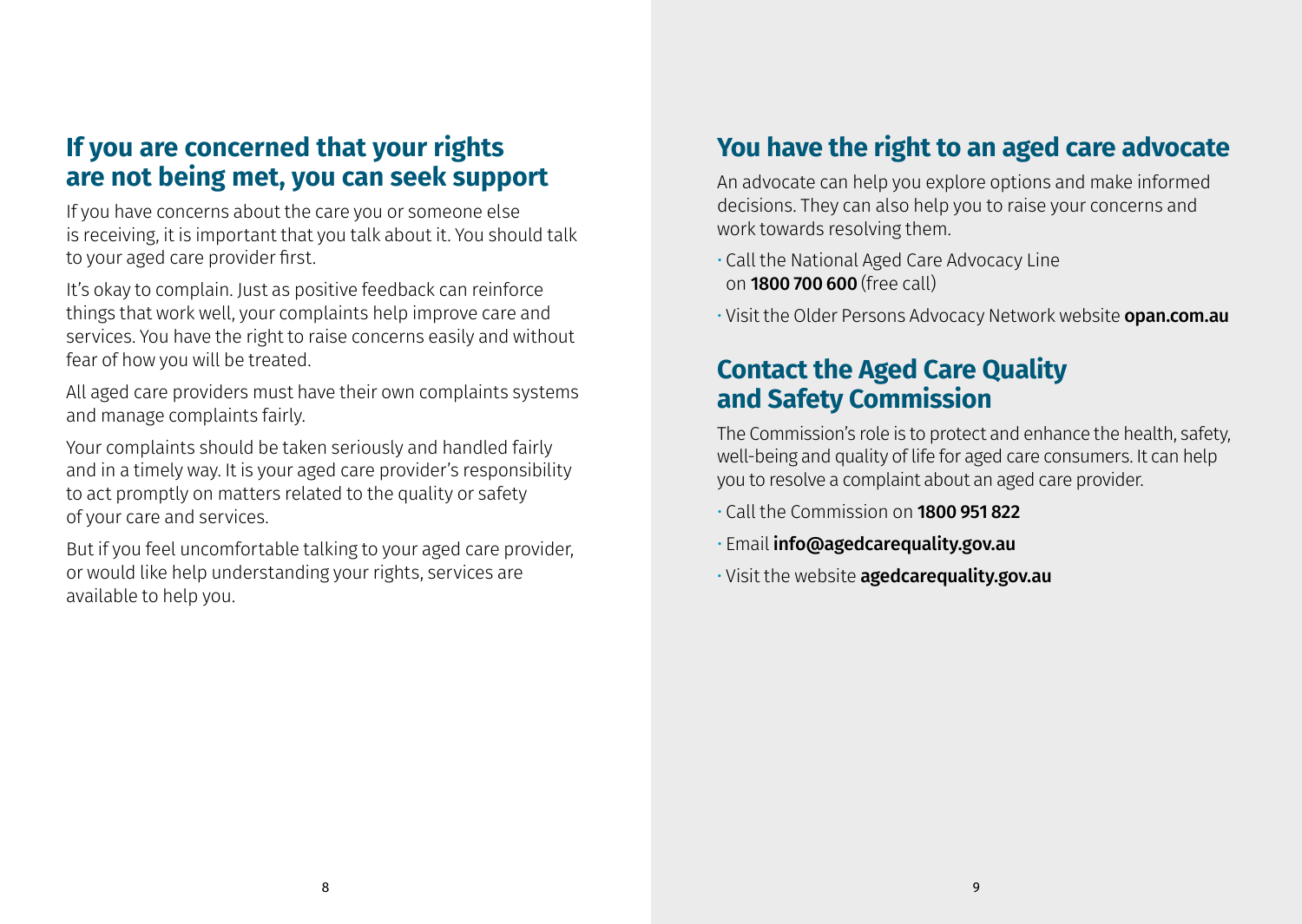### **As an aged care consumer you have responsibilities**

All people involved in aged care – consumers, their families, carers, visitors and the aged care workforce – must respect and be considerate of each other.

You should be mindful of the effect of your behaviour on others, always keeping their rights in mind.

At times, your rights may compete with the rights of other consumers, family members or staff. When this occurs, the consumer and the service provider need to communicate openly and honestly about these competing rights and work together to come to a solution.

#### **Case Study**

**Alex is living in a residential aged care service with many other residents. Alex uses a mobility scooter within the service. However, driving it inside the service has created a hazard for other residents. The provider has worked with Alex to come to an agreement that the scooter will be used outdoors and a walking frame inside the service.**



As an aged care consumer, you should give your aged care provider the information they need to properly deliver your care and services. You should understand and comply with the conditions of your care agreement and pay any fees outlined in the agreement.

You should respect the rights of aged care workers to work in a safe environment. Any kind of violence, harassment or abuse towards staff or others is not acceptable.

Quality aged care outcomes are best achieved in an environment of mutual respect.

#### **Case Study**

**Ashwany is receiving aged care services at home. Bobbi from Brighton Aged Care Services comes to Ashwany's house at 9am every day to help with showering. Ashwany has a doctor's appointment scheduled for 9am next Tuesday. time or to cancel services that day.**



**Ashwany has a responsibility to call Brighton Aged Care Services and ask if Bobbi can come at a different**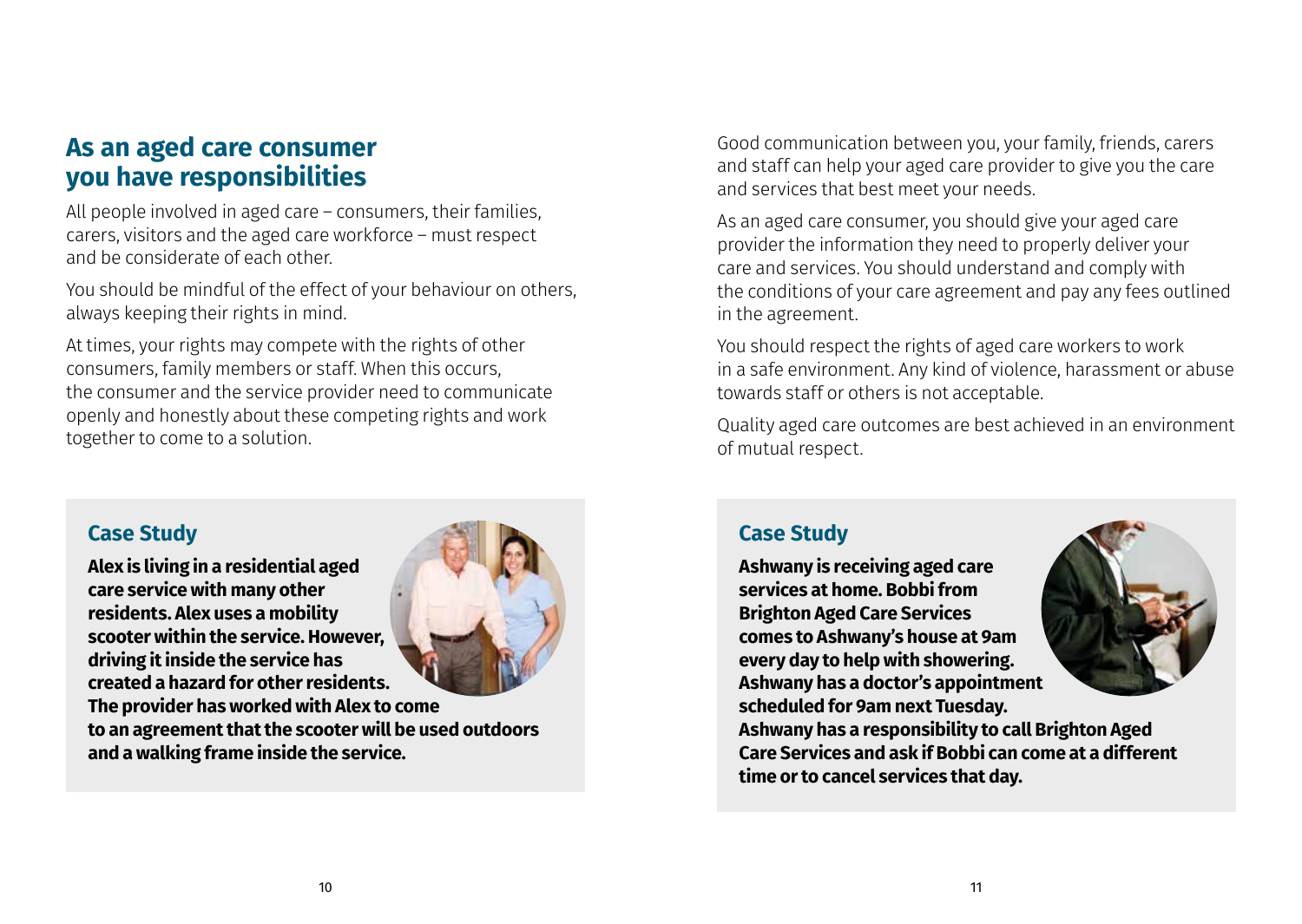#### **My responsibilities What this means Respect Treat others with respect** All people involved in aged care, including consumers, their family, carers and visitors are expected to be respectful and considerate. They should make sure that their behaviour does not adversely affect others. Any kind of violence, harassment or abuse towards staff or others is not acceptable. **Safe environment Respect the rights of staff to work in a safe environment** You are expected to maintain a safe environment for staff members and others. For example, if your provider is delivering services in your home, keep pets away from staff members and do not smoke near staff. **Information Assist your provider by giving relevant information** It is important that you share information about yourself that will help providers deliver you safe and quality care. This may include: • Up to date information, and • any problems you have with the provider's care or services. **Fees Pay agreed fees on time** You are expected to pay any agreed fees on time. If you are unable to pay your fees, talk to your provider to find a solution. These responsibilities describe expectations of you as an aged care consumer. If you would like information on your legal

obligations, talk to your provider.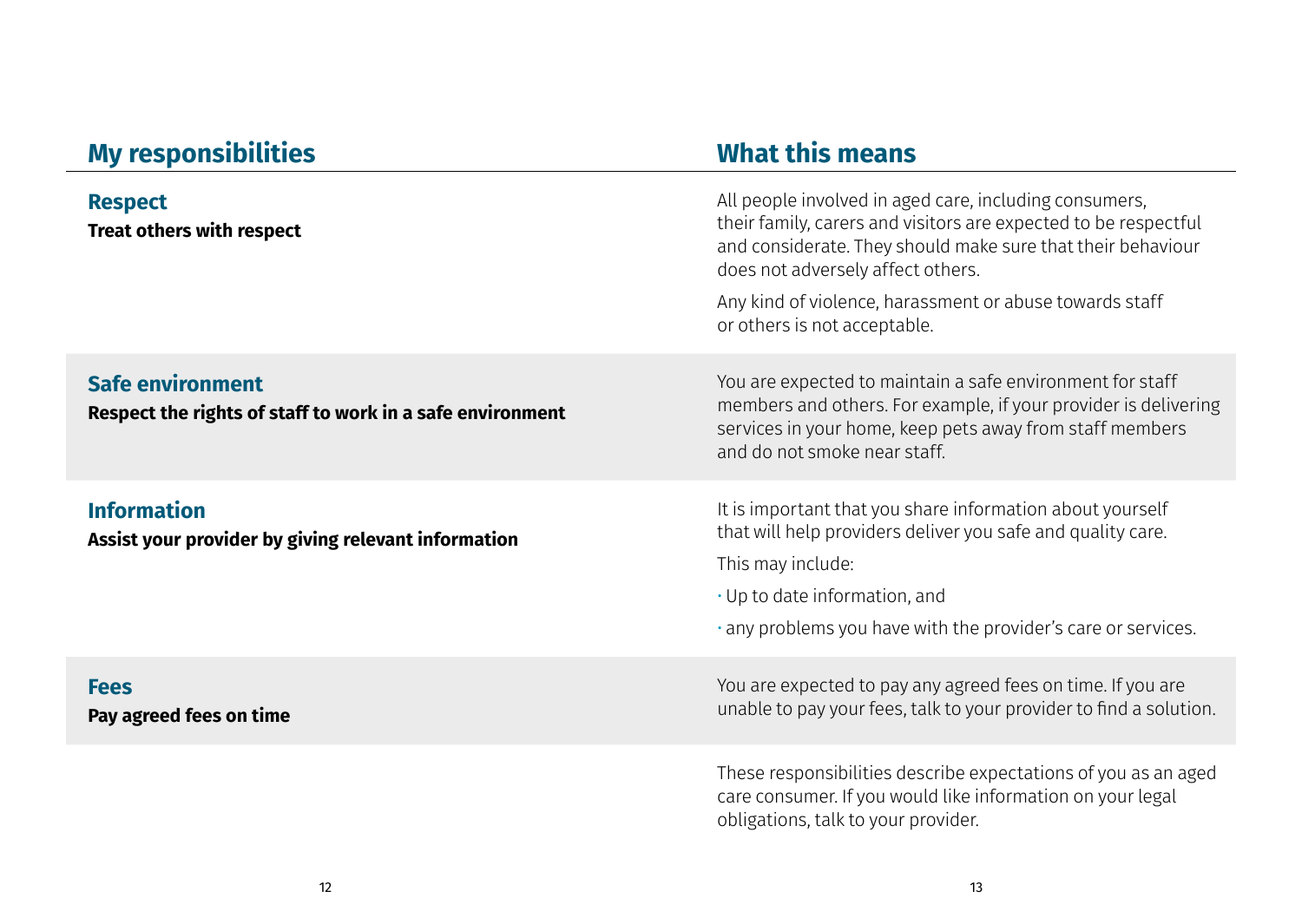### **You and your aged care provider should have reasonable expectations of each other**

Your expectations of your aged care provider should be reasonable.

You should discuss your needs, goals, preferences and priorities with your aged care provider. Your aged care provider will work with you on how you can get the care and services you need within the resources available.

#### **Case Study**

14 15

**Nic has a Level 2 Home Care Package and gets help with grocery shopping, cleaning and to change a wound dressing from Real Home Support. Nic has asked about some help making meals, but this is not within the current Home Care Package budget. Real Home Support has helped Nic to understand his priorities and what can be provided within his package. They have worked together to revise his care plan to include preparation of meals and limited the cleaning service to enable Nic's priorities to be met within the existing budget.**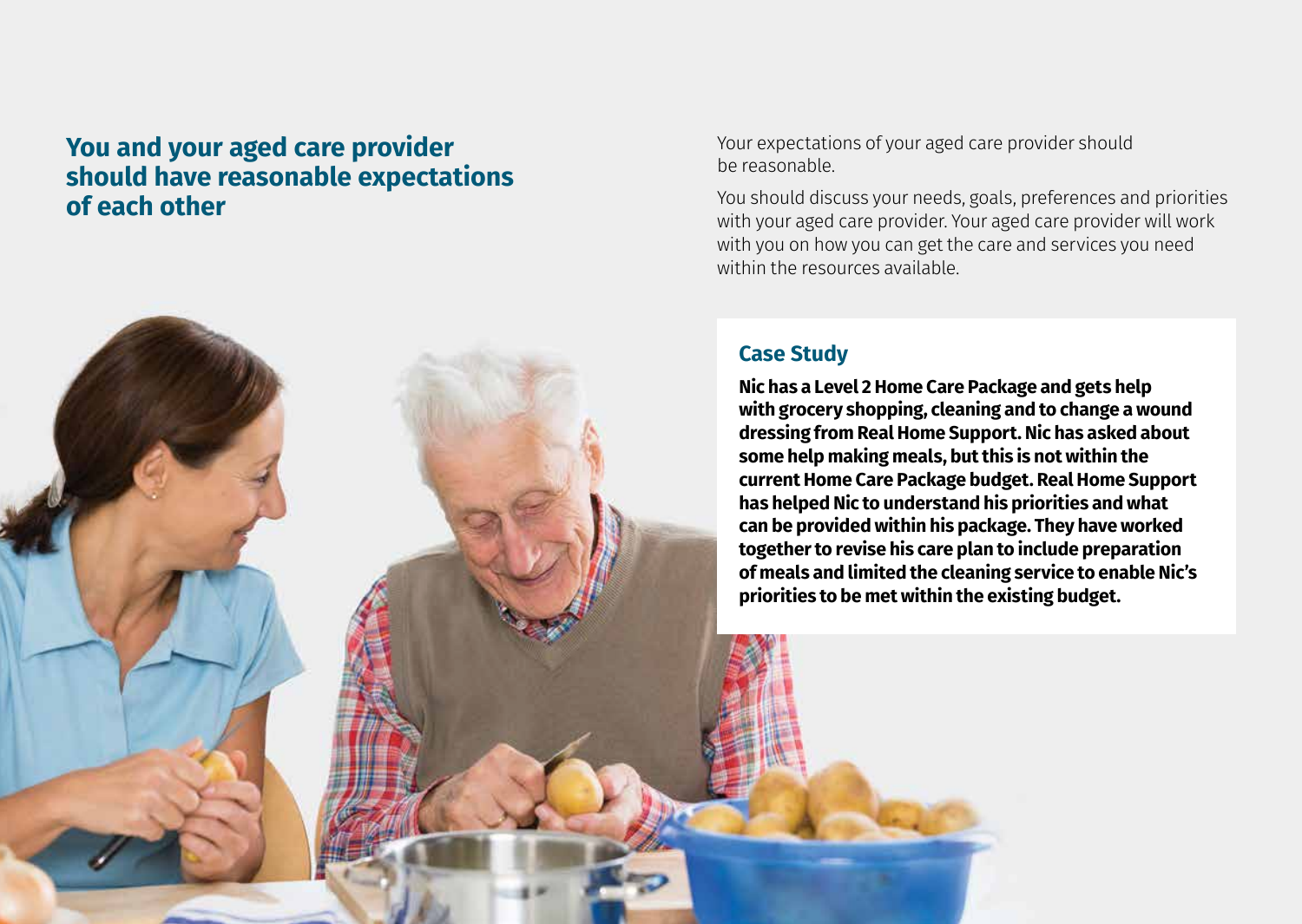### **Aged care providers also have other responsibilities**

Australian Government funded aged care providers also have other legal responsibilities. These include responsibilities around the fees they charge you and that the care and services they deliver meet the Aged Care Quality Standards.

The Aged Care Quality Standards take effect from 1 July 2019. They focus on outcomes for consumers and describe what quality care looks like.

The eight Standards, each relating to an aspect of aged care or services, are:

**Standard 1** Consumer dignity

and choice



#### **Standard 5**

Organisation's service environment



**Standard 2** Ongoing assessment and planning with consumers



**Standard 3** Personal care

and clinical care



### **Standard 4**

Services and supports for daily living





complaints



## Human resources

**Standard 8**  $\overline{AB}$ 



### **If you have concerns about the care you are receiving**

- Talk to your aged care provider, in the first instance
- Call the National Aged Care Advocacy Line on 1800 700 600 (free call)
- Visit the Older Persons Advocacy Network website **opan.com.au**
- Contact the Aged Care Quality and Safety Commission on 1800 951 822.

#### **If you need an interpreter**

• Advise the aged care advocate or the Commission when you call, or call the Translating and Interpreting Service directly on 131 450 and ask them to transfer you.

#### **If you are hearing or speech impaired**

You may wish to make contact through the National Relay Service:

- TTY users: phone **1800 555 677**
- Speak and Listen users: phone 1800 555 727
- Internet relay users: connect to the National Relay Service and enter the phone number for the advocacy line or the Commission.